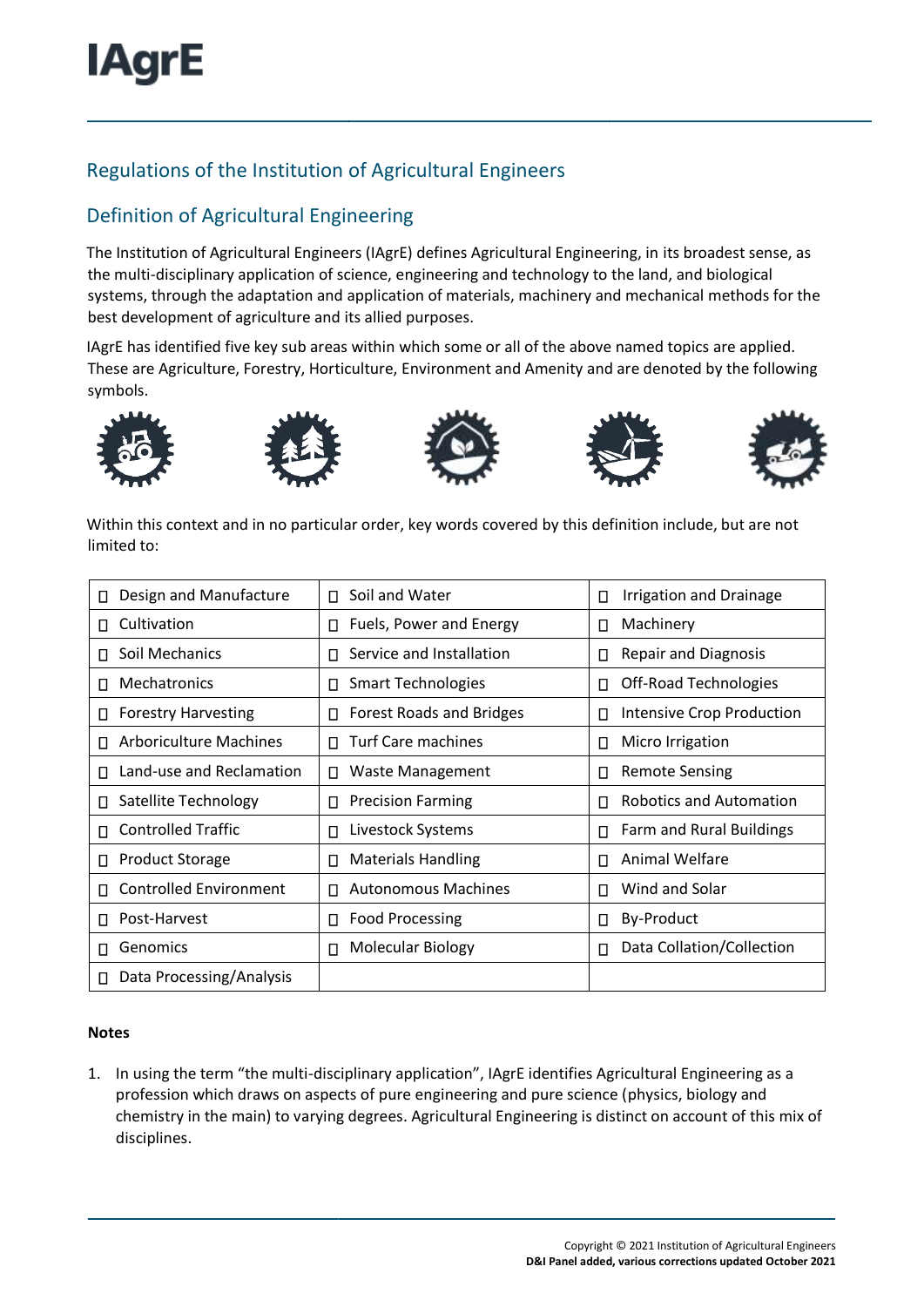2. IAgrE acknowledges that different organisations and authorities use different terms to define Agricultural Engineering. These include, but are not limited to, Agri-Technology, Agri-Tech, Biosystems Engineering, Land-based Engineering, and Engineering for Agriculture, Land-based Technology and Farm Mechanisation.

IAgrE will make use of the same terminology as applicable but under its own definition, and views these as aspects of the Agricultural Engineering profession.

The operation and application of these Regulations is managed through approved procedures which are reviewed annually.

#### 1. **Membership**

- 1.1 The number of members with which the Institution proposes to be registered is 3,000 but the Trustees may from time to time register an increase or decrease of numbers.
- 1.2 The Trustees may establish a grade of membership (*Appendix A*) with different rights and obligations and shall record the rights and obligations of each grade of member in a document entitled the register of members and shall be divided into corporate and non-corporate members as appropriate.
- 1.3 A Register shall be kept containing the name, address, together with the grade for the time being, of each of the members of the Institution. The privileges and obligations of any such member shall be those of the grade assigned to them in the Register. No entry shall be made until appropriate fees have been paid.
- 1.4 All members of the Institution shall promptly notify the Secretary of any change of address or occupation and the Secretary shall acknowledge such change and record it in the Register.
- 1.5 All members shall be bound by the Code of Conduct of the Institution which may be amended, varied or rescinded as the Trustees may think fit, provided that they shall not be inconsistent with the principles of the Institution.
- 1.6 Members shall be entitled to the use of appropriate initials after their names and shall use no other title or abbreviation to indicate their grade within the Institution. Such letters may not be used by any person who has ceased to be a member.
- 1.7 Non-corporate members shall not be entitled to vote except on any matter submitted by the Trustees to a meeting of their respective grade.
- 1.8 Every member (except student) of the Institution shall receive a certificate of membership under the Seal. Every certificate shall remain the property of the Institution, and shall, upon written demand by the Trustees, be returned to the Secretary. The Trustees shall have power to cancel any certificate issued and thereafter no use shall be made thereof by any person.
- 1.9 The decision concerning corporate grades to which a candidate is admitted or transferred shall rest with the Membership Committee, with the exception of Fellow, which is additionally ratified by Trustees and shall be final.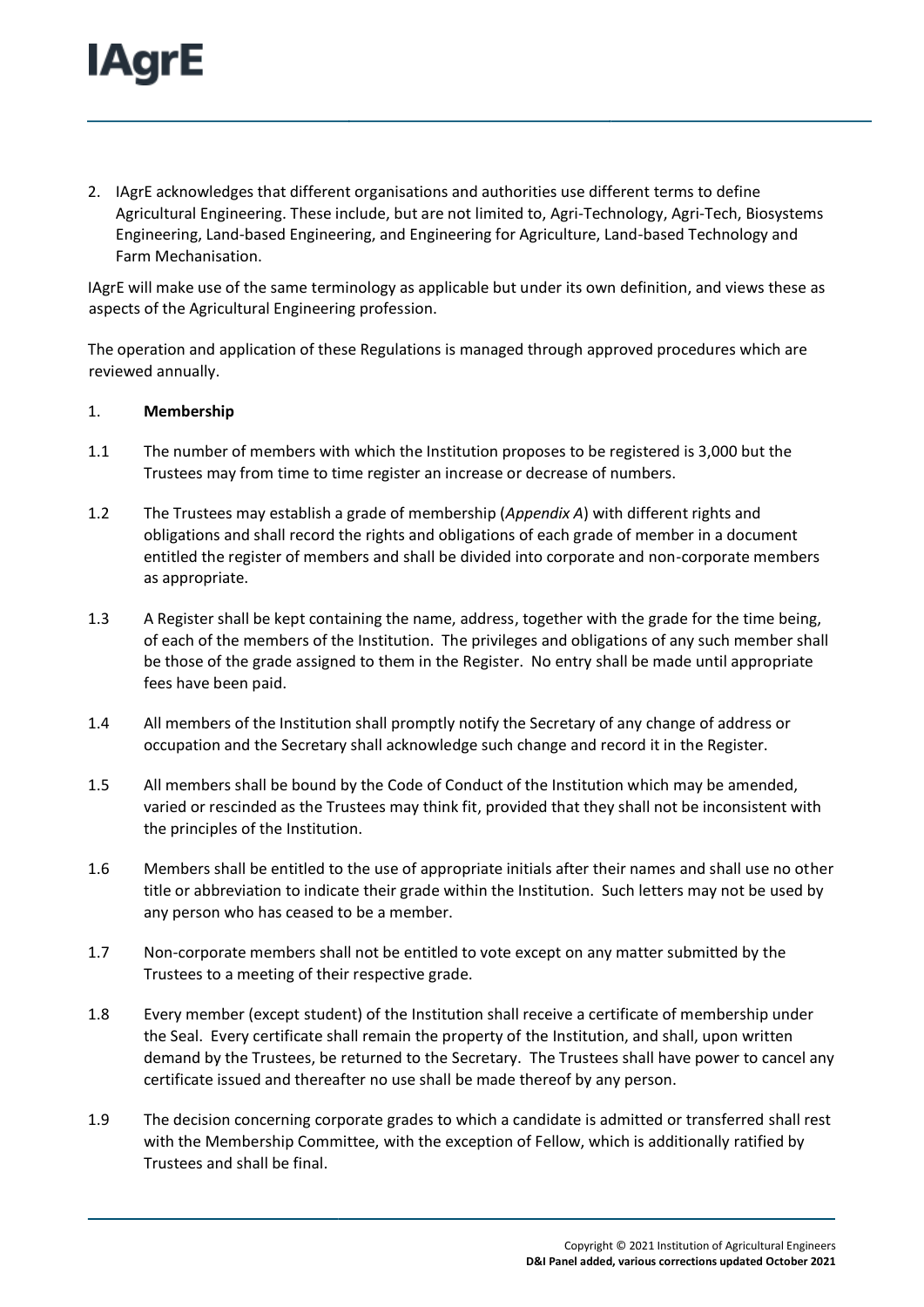- 1.10 For so long as the Institution is a Licensed Body of the Engineering Council and/or Society for the Environment, any person whose application for registration with the relevant professional body is refused by the Membership Committee may appeal to the professional body. Such right of appeal is limited to matters of process, findings or fact and may only be lodged after the Institution's processes have been completely exhausted.
- 1.11 The Trustees shall have the power to reinstate a former member (whether corporate or noncorporate), with or without entrance fee or payment in arrears of subscription in the grade in which they were formerly a member or in any other grade which they may determine, subject to the rules governing admission or re-admission on the date an application is received for said re-admission.
- 1.12 The Trustees may admit academic and commercial membership for those engaged in the agricultural engineering industry or a closely associated industry.

## 2 **Management of the Institution**

2.1 The Institution is managed formally by a group of Trustees who are members of the Executive Committee and act as Trustees of the Institution (for all matters relating to the Companies Acts) and Charity Trustees (for the Charities Commission). The Executive shall consist of:

President / President-Elect / immediate Past President / one Past President / Honorary Treasurer / three Vice Presidents / Chair of Membership Committee / Three members of various grades /coopted members.

2.2 The Executive shall be advised by the Advisory Council which shall consist of:

President / President-Elect / immediate Past President / one Past President / three Vice Presidents / Honorary Treasurer / Chair of the Membership Committee / Chair of the Professional Development Committee / 13 ordinary members / special representative for Scotland / Branch representatives / Douglas Bomford Trust representative / ex-officio member(s).

- 2.3 The Trustees shall have the power to co-opt such additional members, whether corporate or noncorporate as it may think fit, but such co-opted members shall not be entitled to vote at meetings.
- 2.4 Such appointments for the Trustees and Advisory Council shall hold office for a maximum of two years but shall be eligible for re-election.
- 2.5 The current Committee listing of the Institution includes:

| Executive Committee     | Trustees and Officers of the Institution.<br>Responsible for executive decisions and actions                                                                            |
|-------------------------|-------------------------------------------------------------------------------------------------------------------------------------------------------------------------|
| <b>Advisory Council</b> | Responsible for advising Executive Committee on any matters that<br>Executive Committee refers to it and any other matters that<br>Council wishes to refer to Executive |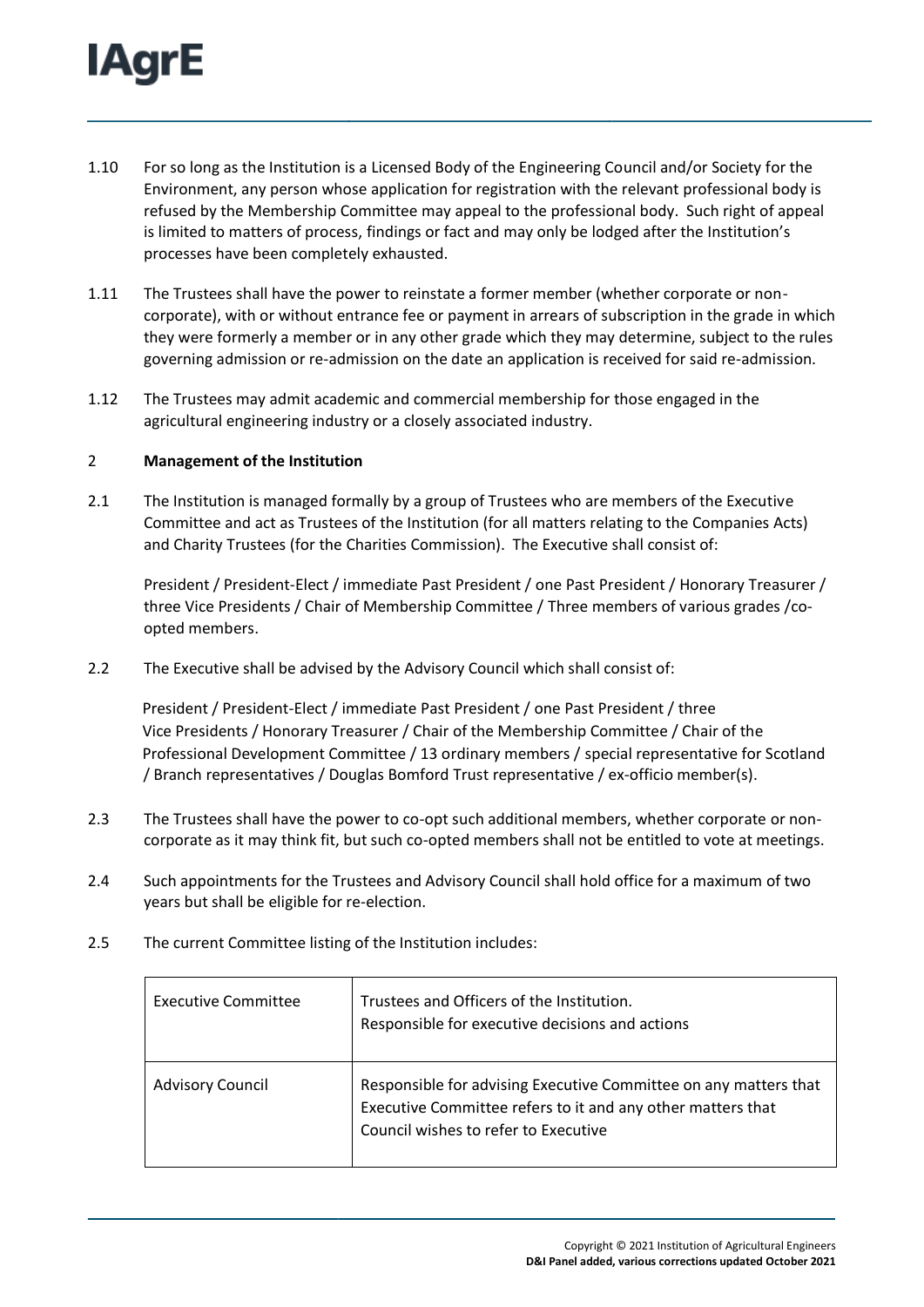| <b>Membership Committee</b>                  | Responsible for admission, transfer and registration of members.<br>Also responsible for accreditation of academic courses.               |
|----------------------------------------------|-------------------------------------------------------------------------------------------------------------------------------------------|
| <b>Professional Development</b><br>Committee | Responsible for oversight of members Continuing Professional<br>Development (CPD) and arrangements for monitoring the quality of<br>this. |
| <b>Publications Management</b><br>Committee  | Responsible for all matters relating to the journals of the Institution                                                                   |
| Diversity and Inclusion<br>Committee         | Responsible for advising the Institution in terms of its practice,<br>approach and development of equality, diversity and inclusion.      |

All Committees have defined Terms of Reference shown in *Appendix B*. These Committees are supported by a number of Panels which meet the needs of the Institution and in-line with emerging issues and sector challenges. Details of these panels are shown below:

| <b>Finance Panel</b>          | Formed of Trustees with relevant experience. Meets at least<br>annually to review budgets, consider staff remuneration, analyse<br>investment performance.                                                                                                                                                                                                          |
|-------------------------------|---------------------------------------------------------------------------------------------------------------------------------------------------------------------------------------------------------------------------------------------------------------------------------------------------------------------------------------------------------------------|
| <b>External Affairs Panel</b> | Formed of eminent IAgrE members, fellows of the Royal Academy<br>of Engineering, key sector experts, etc. Meets as and when<br>required. Responds to key government policies and national<br>initiatives and influences the IAgrE response to these.                                                                                                                |
| <b>Awards Panel</b>           | Formed of members from IAgrE Committees. Meets annually.<br>Considers and confirms members and others put forward for<br>awards. Reviews the range of awards and criteria.                                                                                                                                                                                          |
| Young Professionals Panel     | Formed of apprentices, undergraduates, postgraduates and pre-<br>professionals (i.e. apprentices, students and graduates in their first<br>year post graduation/research). Considers the needs and interests<br>of this community and meets in a way which suits this audience.<br>Chaired by student members of Advisory Council and feeds back as<br>appropriate. |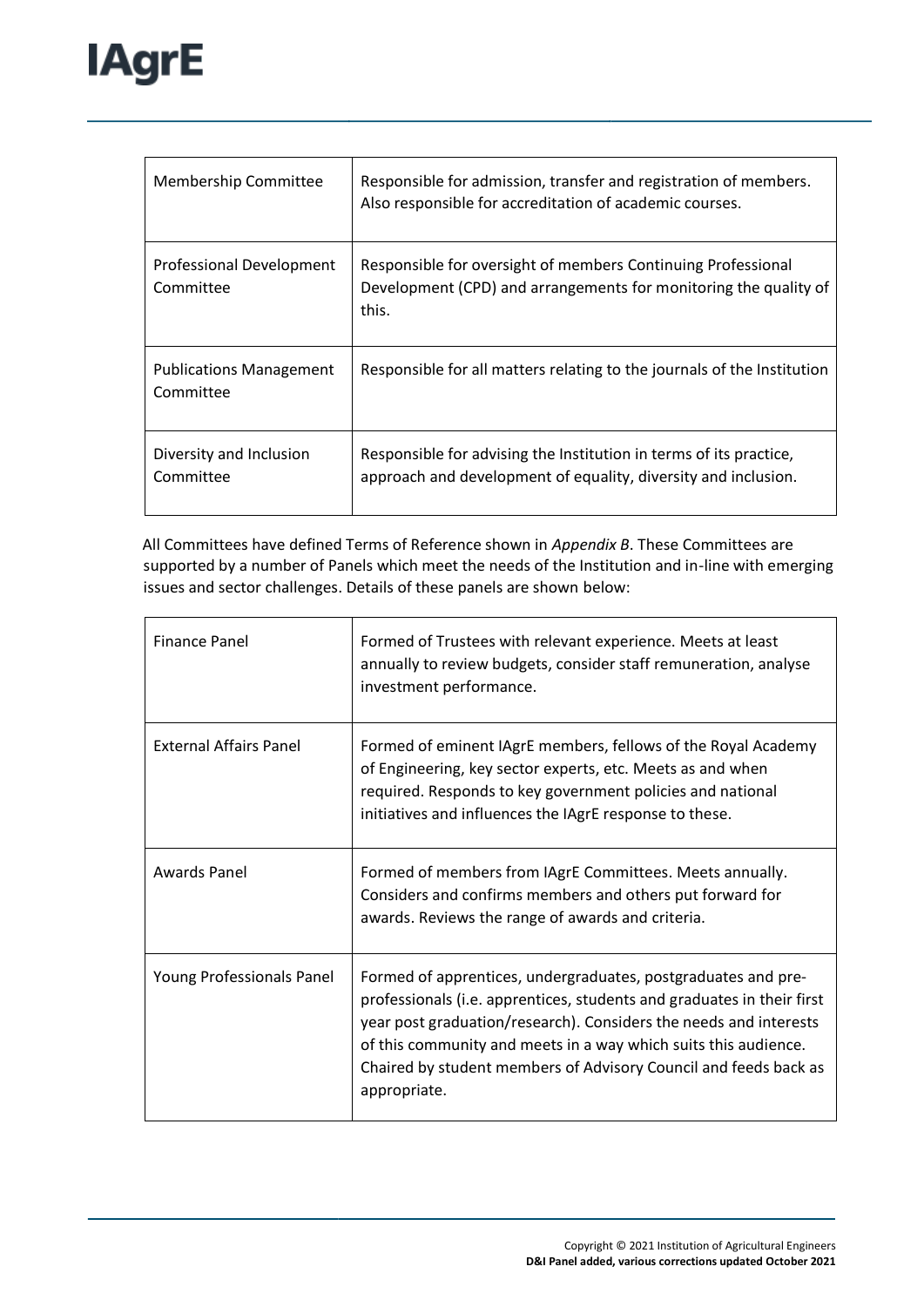| Professional Engineers and<br><b>Environmentalists Panel</b> | Formed of volunteers who are registered professionals. Meets as<br>and when required. Considers strategies to promote professional<br>registration for Engineering and Environment. As a Panel of the<br>Advisory Council, this acts a voice for IAgrE registered professionals |
|--------------------------------------------------------------|---------------------------------------------------------------------------------------------------------------------------------------------------------------------------------------------------------------------------------------------------------------------------------|
|                                                              |                                                                                                                                                                                                                                                                                 |

- 2.6 Committees to which the Trustees delegate any of their powers must follow procedures. All such committees must report to the Trustees on either the decisions they have taken or recommendations they are making.
- 2.7 The President shall, ex-officio, be a member of all Committees.
- 2.8 The proceedings of any IAgrE Committee and all documents relating to them are strictly confidential. No further information concerning such proceedings and documents may be communicated to any person who is not a Trustee or be otherwise published, except by permission of the Trustees.
- 2.9 A decision of the Trustees is taken in accordance with this article when all eligible Trustees indicate to each other by any means that they share a common view on a matter. Such a decision may take the form of a resolution in writing, copies of which have been signed by each eligible Trustee or to which each eligible Trustee has otherwise indicated agreement in writing. References in this article to eligible Trustees are to Trustees who would have been entitled to vote on the matter had it been proposed as a resolution at a Trustees' meeting. A decision may not be taken in accordance with this article if the eligible Trustees would not have formed a quorum at such a meeting.

#### 3 **Branches**

- 3.1 The Trustees, on receipt of a request from a sufficient number of members resident in any area, may create a branch of the Institution, in that area for the holding of regular ordinary meetings. Trustees shall have the power to dissolve such branch at any time after it has been formed. Each branch shall be constituted and its affairs shall be carried on in accordance with any rules and regulations which the Trustees may lay down or approve from time to time and it shall elect annually for its Chairman and Vice-Chairman corporate members of the Institution.
- 3.2 The appropriation and contribution of funds of the Institution towards the expenses of Branches, consistent with the objects of the Institution shall be in the sole discretion of the Trustees and the Institution shall not be responsible for any liability incurred by or on behalf of any Branch of the Institution beyond any amount previously appropriated or contributed for any specific purpose by the Council.

#### 4. **Technical Groups/Special Interest Groups/Hubs**

4.1 The Trustees may create groups of the Institution for the holding of discussions, regular meetings and communications and the Trustees shall have the power to dissolve such group at any time after it has been formed.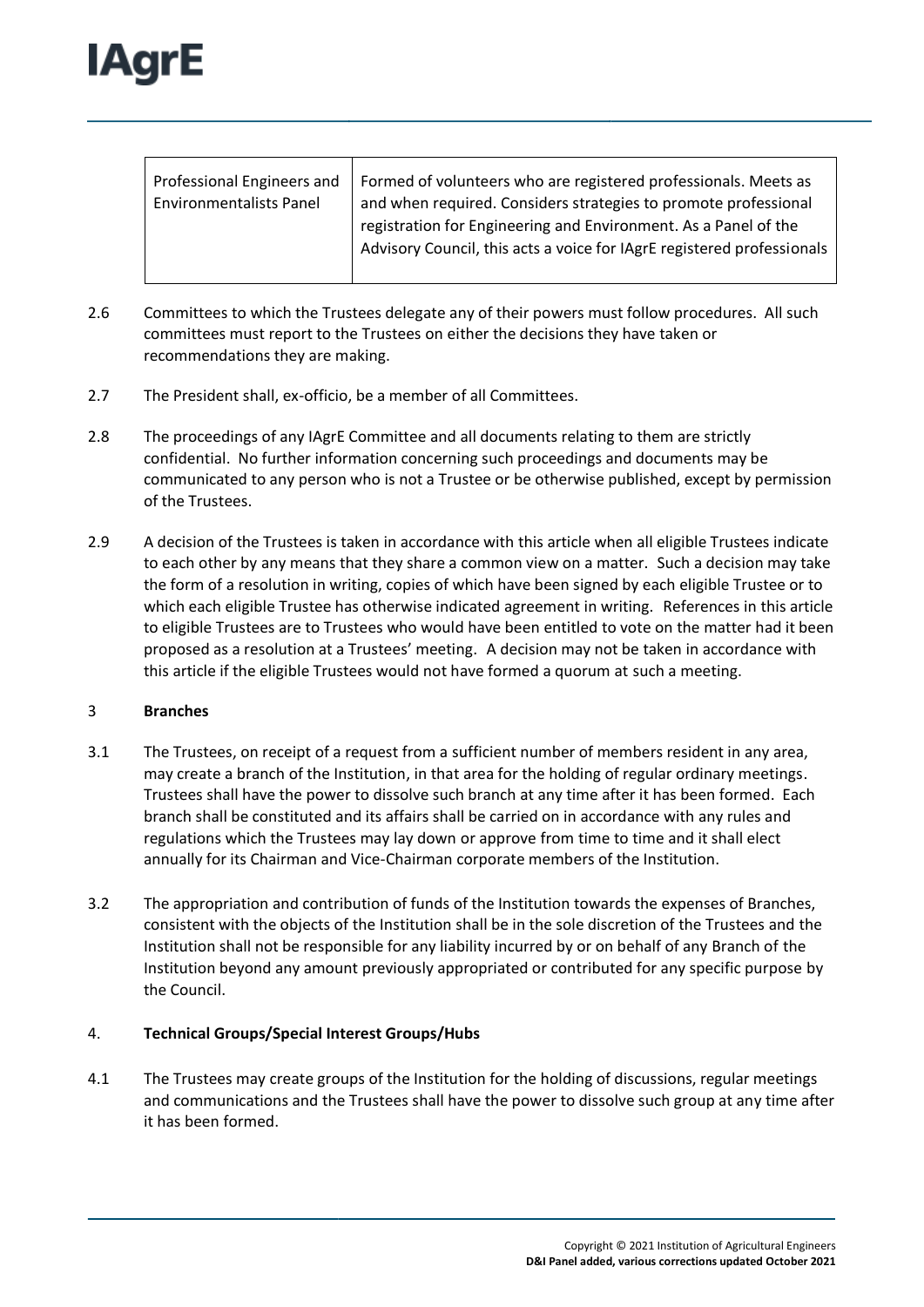# 5 **Copyright**

- 5.1 The Copyright of all papers printed by the Institution shall be vested in the Institution.
- 5.2 The Trustees, in such cases as they think fit, shall have the power to release or surrender the rights of the Institution in respect of any such paper or the copyright thereof.
- 5.3 The right of publishing all such papers and the report of the proceedings and discussions at meetings and branches shall be reserved to the Trustees who may, as they think fit, give their consent to publication in approved cases.

## 6 **Code of Conduct and Disciplinary procedure**

IAgrE provides a Code of Professional Conduct to lay down, both for its members and for the general public, the standards of professional conduct and ethical behaviour by which its members should abide. They represent the minimum standard of conduct required of members of any grade. It is a member's duty to read and understand all the rules.

In the course of their careers, members may undertake roles that remove them from direct involvement with engineering matters. This does not however remove from them the obligation, as members of IAgrE, to act in accordance with the Code and Rules of Professional Conduct in all aspects of their professional lives.

## **Code of Conduct**

- 1. All members shall at all times conduct themselves with professional dignity and shall behave with dignity in relation to all conduct bearing upon the standard, reputation and dignity of the Institution and of the profession of land-based engineering and the environment.
- 2. All members shall only undertake work that they are competent to do.
- 3. All members shall comply with all laws and regulations applicable to their professional work.
- 4. All members shall have full regard for the public interest, particularly in relation to matters of health and safety and cyber security and in relation to the well-being of future generations.
- 5. All members shall develop their professional knowledge, skills and competence on a continuing basis (CPD). Members registered with EngC or SocEnv are required to maintain an up to date record of their CPD and make it available for review if asked. Failure to comply may lead to referral to the CPD sanctions procedure.
- 6. All members should encourage others to advance their learning and competence.
- 7. All members must raise concerns about a danger, risk, malpractice or wrongdoing which affects others ('blow the whistle') and support a colleague or any other person to whom they have a duty of care who in good faith raises any such concern.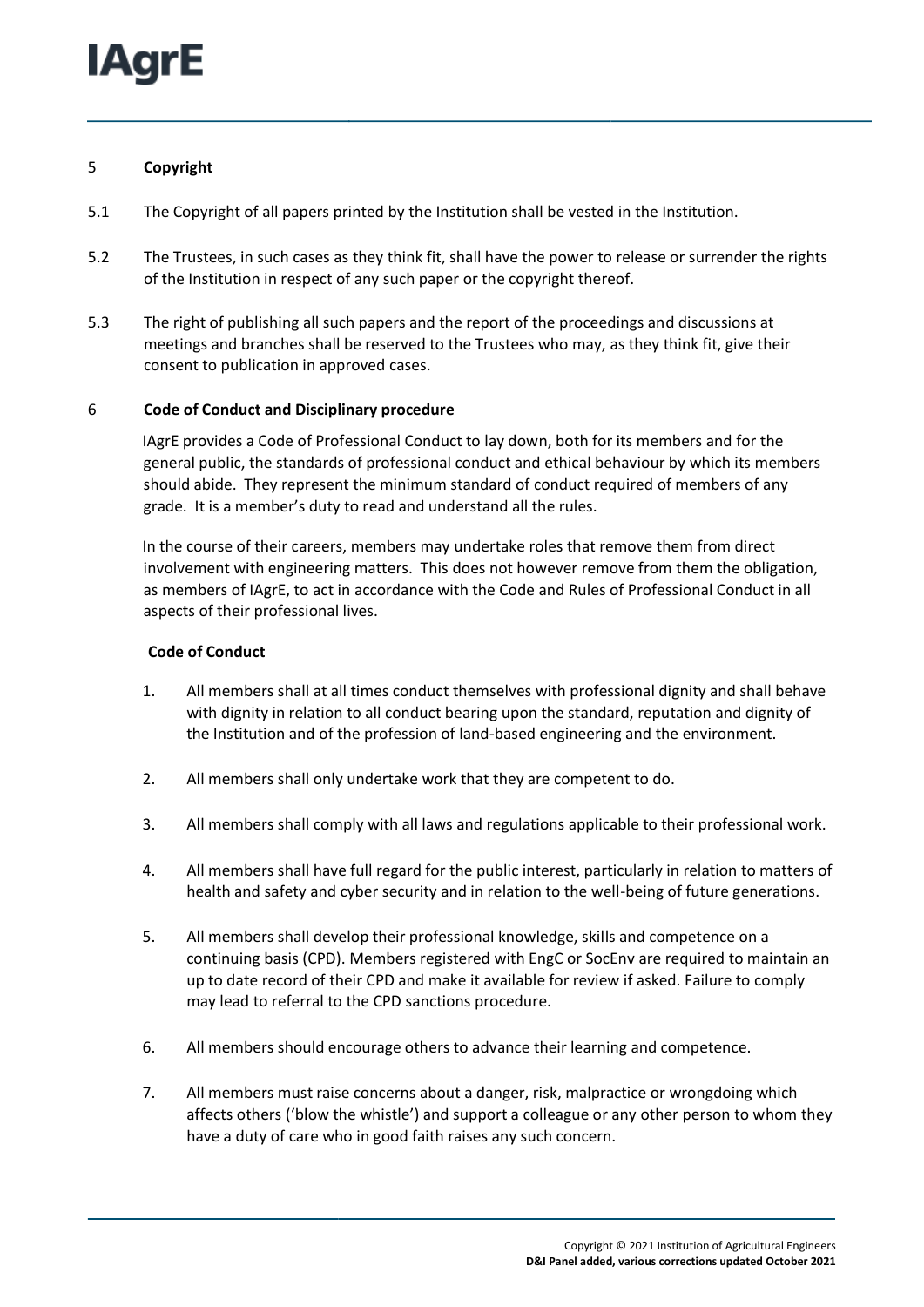- 8. All members must accept personal responsibility for all works done by them or under their supervision and take all reasonable steps to ensure that persons working under their authority are both suitably equipped and competent to carry out the tasks assigned to them.
- 9. All members shall not bring their profession, the Institution or others into disrepute.
- 10. All members shall not describe themselves as holding a grade of membership in the Institution or registration with the Engineering Council and/or the Society for the Environment to which they are not entitled.
- 11. All members shall show due regard for the environment and for the sustainable management of natural resources taking account of the needs of a diverse society and serve as an example to others for responsible environmental behaviour.
- 12. All members shall adhere to the highest standards of business conduct and treat all people with respect, specifically in their relationships with the Institution, its employees and their fellow members.
- 13. All members shall not without proper authority disclose any confidential information concerning the business of their employer or any past employer or member of IAgrE.
- 14. All members shall avoid where possible real or perceived conflict of interest, and advise affected parties when such conflicts arise.
- 15. All members shall not advertise or write articles for publication that is derogatory to the Institution or the profession. Neither shall they authorise any such advertisement or article to be written or published by others.
- 16. All members shall at all times take all reasonable care to limit any danger or death, injury or ill health to any person that may result from their work and the products of their work.
- 17. All members (including those applying for membership, registration and upgrades) shall notify the Institution if convicted of a criminal offence or upon becoming bankrupt or disqualified as a Company Director, or subject to disciplinary proceedings of any professional body.
- 18. All members shall notify the Institution of any significant violation of this Code by another member.
- 19. All members shall not have any form of involvement in bribery, fraud, deception and corruption.
- 20. All members must not collude with any form of plagiarism and must exercise reasonable care in relation to evidence of any form of plagiarism.
- 21. All members must assess relevant liability, and if appropriate hold professional indemnity insurance.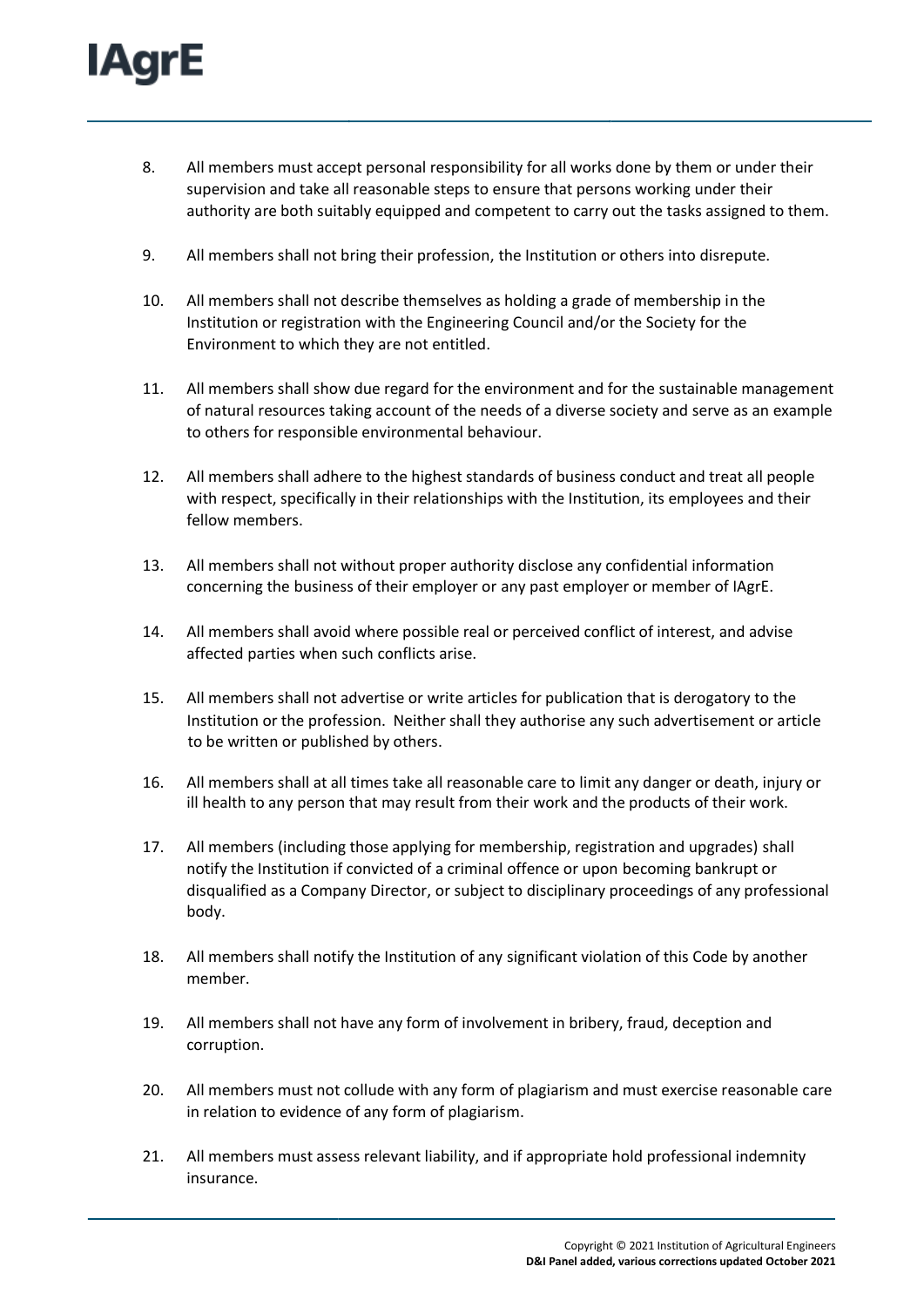Any member who is in any doubt as to the interpretation of a Rule or its applicability to their personal circumstances, should contact the Secretary of the Institution.

From time to time a member may be alleged to be guilty of unprofessional conduct. If such an allegation is made to the Institution, it will investigate the matter in a fair and unbiased manner, and take appropriate action in accordance with its Disciplinary Code which is available from the Institution.

# **Disciplinary Procedure**

- 1. Where any allegation or claim (herein referred to as a 'complaint') is made to the Institution indicating that an individual whose name appears on the register of members may be liable to disciplinary action, such complaint shall be examined by the Institution and provided that the complaint is properly supported by evidence and not vexatious or frivolous, the Institution, shall, subject to the provisions of Rules 2 to 5, appoint an investigating body and a disciplinary body and refer the complaint thereto for investigation and determination. The Institution may make, vary and rescind regulations providing for the constitution, membership and proceedings of such investigating and disciplinary bodies and an appeals body which is referred to in Rule 5, and for the award of costs, the publication of any decision and any other matter relevant to the investigation and adjudication of the complaint. Such regulations shall be designed to secure that:
	- (a) any complaint which the Institution may deal with shall be properly investigated and properly determined; and
	- (b) before being called on to deal with any complaint against a member, the member shall be informed of the nature of the complaint and of the material evidence on which it is based; and
	- (c) such individual, who may be represented, shall be given a full and fair opportunity of being heard and defending themselves against the allegations;
	- (d) in all other respects the investigation shall be made and the proceedings conducted and the decision reached in accordance with natural justice.
- 2. The Institution may delegate such of its functions and powers as it considers appropriate to the investigating body, the disciplinary body and the appeals body, and for the purposes of the Rules of Professional Conduct references to the Institution shall be deemed to include any investigating body, disciplinary body or appeals body to whom the Institution shall have so delegated any of its functions and powers.
- 3. If any complaint which the Institution has investigated pursuant to Rule 1 shall be found by the Institution to be substantiated in whole or in part, it shall make a finding to that effect and the Institution shall have power to take any one or more of the following courses of action on the expiry of the time for appeal or, if notice of appeal is given, on final determination of the appeal (if unsuccessful):
	- (a) to warn the relevant individual;
	- (b) to reprimand or severely reprimand the relevant individual;